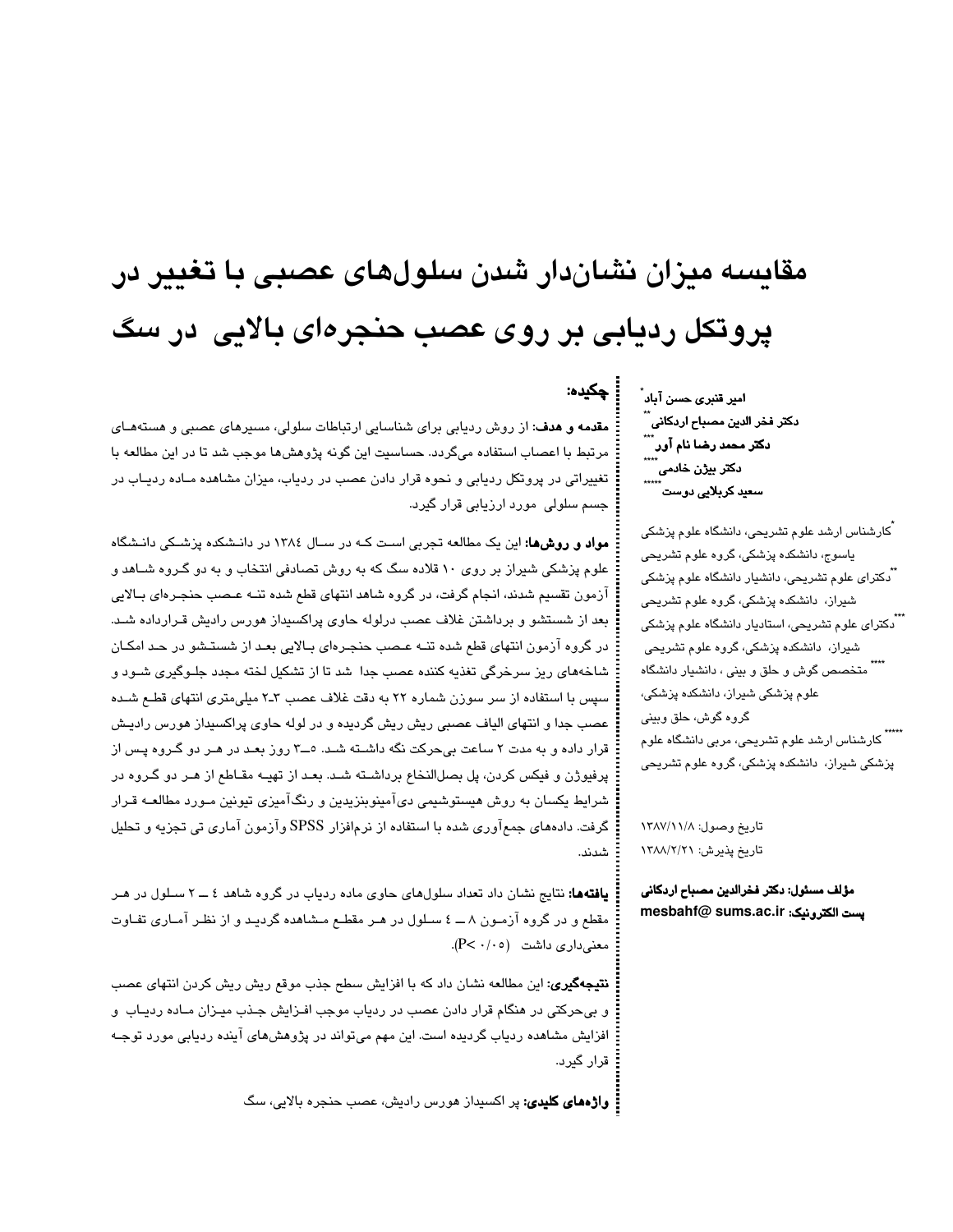#### مقدمه

از دهه ۱۹۵۰ به بعد روشهـای جدیـدی بـرای شناخت ارتباطات عصبی در سیستم عصبی مرکزی و محیطی ابداع گردید. روش ردیابی یکی از این روش۵ــا است(۱). کار تجربی در این روش در سال ۱۹۲۲ آغاز شد، چند ســال بعـد تغییراتـی درایـن روش داده شـد، سپس برای مشاهده بهتر ردیاب با ایجـاد تغییـرات در روش و نوع ماده ثبوت و ماده رنگزا بــه توســعه ايـن متد کمک نمودند. در سالهای بعد با کشف مواد جدیـد ردیاب گستردگی بررسی۵ای ردیابی در علوم افزایش يافت(٢).

بررسی های گذشته نشان داد که بـا تزریـق براکسندان هورس رادیش<sup>(۱)</sup> در ناحیه بروکای مغیز میمون انجام گردید، علاوه بر ثبوت بافت با استفاده از آلدئیدها، تغییر زمـان ثبـوت و غوطـه ور کـردن بافت در ماده ثبوت و بافر، تعداد سلولهای حــاوی مادہ ردیاب افـزایش مـی یابـد. همچنـین کـم بـودن میزان غلظت دی آمینوبنزیدین<sup>(۲)</sup> و زمان واکنش آن موجب عدم مشاهده سلولهای حاوی مـاده ردیـاب خواهـد شـد. نـوع مـاده ثبـوت در ميـزان مـشاهده ردیـــاب اثــر مــستقیم دارد(۳). کـــیم و اســـتریک<sup>(۳)</sup> (١٩٧٦) عوامــل توزيع و پخش ردياب در ســلول را بر روی کورتکس مغـز بررسـی کـردهانـد. در ایـن مطالعــه بهتــرين نــوع مــاده ثبــوت در مطالعــههــا گلوتارآلدئید ۱/۲۵ درصد و پارافرمالدئید ۱ درصـد معرفی شده است(۴). بافر حاوی ســوکروز نیـز در میزان مشاهده سلول دارای ردیاب تأثیرگذار اسـت.

این مطلب در مطالعه مالمگرین و اولـسون<sup>(٤)</sup>(١٩٧٧) محرز گردیده است. آنها به روش ردیابی بـر روی عصب زوج دوازدهم مغزی مـوش سـوری، میـزان مشاهده ردیاب را بررسی کردهاند. در ایـن مطالعــه نشان داده شـد کـه شستـشو بـا بـافر سـوکروز ۵ درصــد بعــد از اســتفاده از مــاده ثبــوت ترکیبــی گلوتارآلدئید و پارافرمالدئید موجب افزایش مشاهده ردیاب میشود. شستشو با بافر حاوی سوکرز موجب برداشتن اثر مواد ثبوت از روى بافت و افزایش مشاهده ردیاب میگردد. استفاده از مـاده رنگزای مناسب در مطالعه موجب حساسیت بیشتر در مطالعــه خواهــد شــد(٥). مــورل و همكــاران<sup>(٥)</sup> (۱۹۸۱) از ۹ میاده رنیگ زا سرای میشاهده ردساب استفاده نموده و با مقایسه نتـایج نـشان دادنـد کـه بیشترین حساسیت مربـوط بـه دو مـاده رنـگزای ديآمينوبنزيدين و تترامتيل بنزيدين ميباشد(۲). در پژوهش چرنیکی و همکاران<sup>(۱)</sup> (۱۹۸۳) منشأ سـلول های عصبی رشته های عصب واگ گردنی در سـگ با استفاده از ردیاب تعیین شده است. این مطالعه به روش قطع انتهای عصب و تزریق در عقده عـصبی ودر زيرغلاف عصب انجام گرفته است(٦). یس از برداشتن ساقه مغـز و پـردازش بـافتی، ردیاب در هستههای مختلف واگ مشاهده شده است،

- 1-Horse Radish Peroxidase (HRP)
- 2-Di Amino Benzedine (DAB) 3-Kim & Strick
- 
- 4-Malmagren & Olsson 5-Morrell et al
- 6-Chernicky et al

مجله ارمغان دانش ـ دوره ١٤ ـ شماره ١ ـ بهار ١٣٨٨ (شماره بي در بي ٥٣)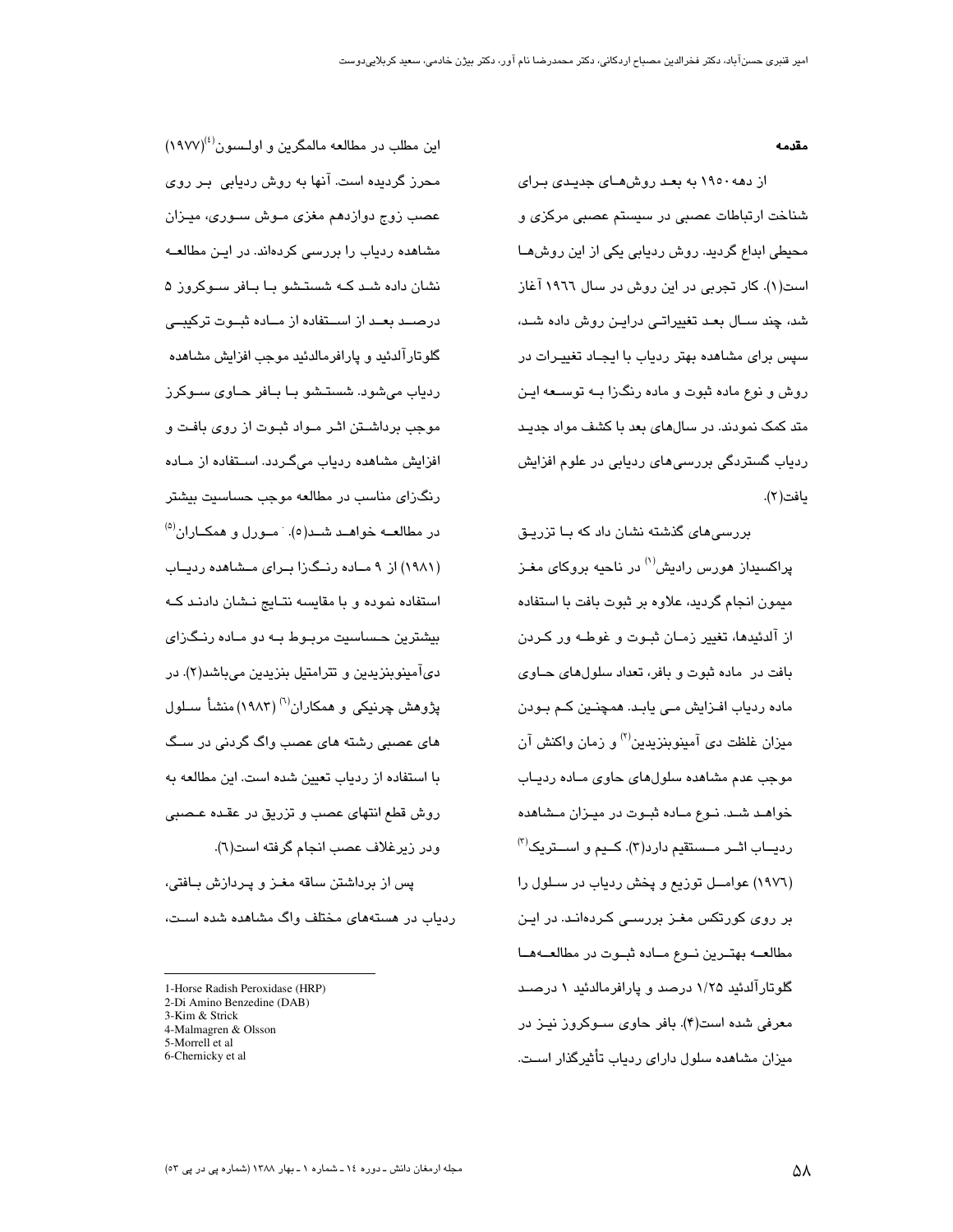طول هستهها و جايگاه آنها تعيين شده است. هياكـاوا و. همکاران<sup>(۱)</sup>(۲۰۰۸) با به کار بردن ردیاب آوران *ه*ـای عقده عصبی میانتریک و زیر دیافراگمی مری را کــه از هسته پشتی واگ منشأ مے گیـرد در مـوش صــحرابی شناسایی نمودهاند(۷).

کو یاما<sup>(۲)</sup> (۲۰۰۵)با استفاده از خاصیت پس رو و پـــیش رو پراکـــسیداز هـــورس رادیـــش، جایگـــاه هـستههـای حـسی و حرکتـی عـصب واگ و حلقـی ۔ حنجرهای را در لامپری بــه روش قطــع عــصب تعیــین نموده است(۸). هوور و همکاران<sup>(۳)</sup>(۲۰۰۸) بــا اســتفاده از تزریــق ردیــاب در بطــن قلــب ســگ میانیجیگرهــای شیمیایی و علامت دهندههای وابسته را در رشتههـای حسی موجود در عقدہ عصبی شناسایی نمودند. البتــه در این مطالعه رنگآمیزی اختـصـاصـی هیـستوشیمایی مورد استفاده قرار گرفته است(۹). والــچ و همکــاران<sup>(٤)</sup> (۱۹۸۳) منشأ سلولهای عصبی اعصاب حنجـره سـگ را با استفاده از پراکسبداز هـورس رادیـش بــه روش قطع انتهای عصب تعیین کردنـد. در ایـن تحقیـق محـل هستههای عصب حنجرهای بالایی و عصب حنجـرهای راجعه در بصلالنخاع، نخاع، عقدههای عـصبی نخـاعی و عقده پایینی عصب واگ مشخص شده است(١٠).

تغییر در نوع روشهـای بـه کـار بـردن مـواد ردیاب نیز موجب تنوع مطالعههـا گردیـد. از آن جملــه میقوان از روش قطع تنــه عـصب و قـراردادن انتهـای قطع شده در ماده ردیاب نام برد. از مزایای ایـن روش حذف عوامل مزاحم همراه است. حـساسیت ایـن روش به حدی است که عدم رعایت بعـضی از تکنیـکـهــا در

هنگام قـرار دادن عـصب در مـاده ردیـاب و پـردازش بـافتی موجـب از دسـت دادن مـاده ردیـاب و کـاهش حساسیت بررس*ی*ها میگردد. هدف از مطالعه حاضر مقایسه میزان نشان دار شدن سلولهای عصبی با تغییر در پروتکل ردیابی بـر

روی عصب حنجرهای بالایی در سگ میباشد.

# مواد و روشها

این یک مطالعه تجربی است که در سال ١٣٨٤ در بخش علـوم تـشريح دانـشكده پزشـكي شـيراز بـر روی ۱۰ قلاده سگ که به روش تصادفی انتخاب و بـه دو گروه شاهد و آزمون تقسیم شدند، انجام گرفت. کار بر روی حیوانات آزمایشگاهی بـر اســاس پروتکل تصویب شده از سوی کمیتـه اخـلاق دانـشگاه علوم پزشکی شیراز صورت گرفت.

هر دو گروه با اسـتفاده از ٤٠٠ ـ١٠٠ ميلي گرم پنتوباربیتال سدیم به روش داخل سـیاهرگی بیهـوش شــدند. پــس از لولــهگــذاری در نــای در زیــر دســتگاه بيهوشي با استفاده از هالوتان، گاز اکسيد نيتـروژن و اکسیژن، حیوان به مدت لازم (٤ـ٣ سـاعت) بیهوش نگه داشـته شـد. در دو طـرف گـردن، فاسـياي سـمت راست و چپ حنجره تمیز شد. عصب حنجرهای بالایی به آرامی با استفاده از فورسپس هموستاز از فاسـیای

<sup>1-</sup>Havakawa et al

<sup>2-</sup>Koyama et al 3-Hoover et al

<sup>4-</sup>Wallach et al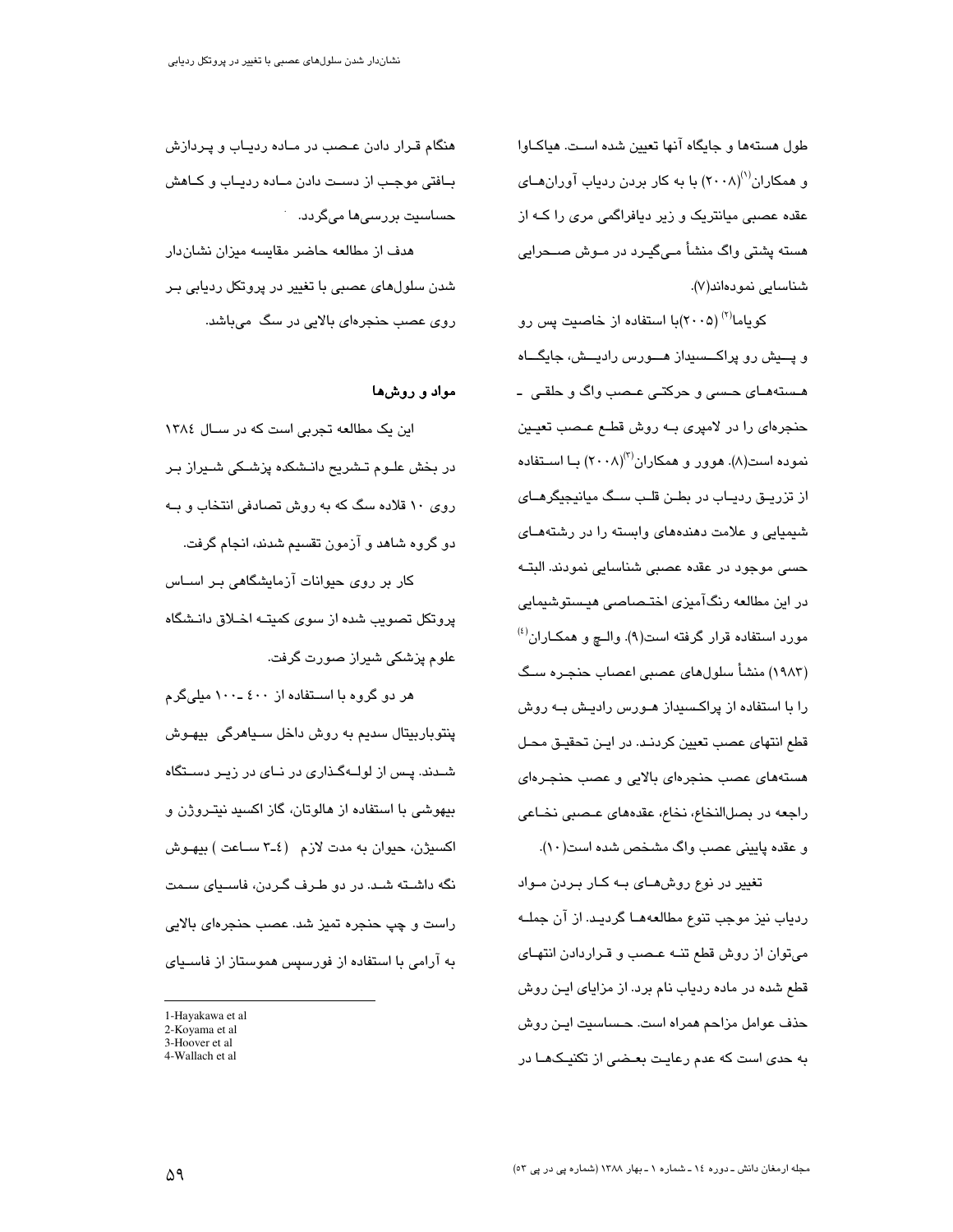اطراف تمیز و تا عبور تنــه عـصب از پــشت ســرخرگ كاروتيد تعقيب گرديد.

در هر دو گروه تنه عـصب حنجـرهای بـالایی از بافت اطراف تميـز گرديـد. انتهـاى پـايين عـصب حنجرهای بالایی قطع و بر روی قطعهای از مقـوای استریل جهت شستشو و برداشتن غلاف عصب قـرار گرفت. در گروه شـاهد انتهـای قطـم شـده تنـه عـصب حنجرهای بـالایی بعـد از شستـشو و برداشـتن غـلاف عصب در لوله حاوی ردیاب پراکسیداز هورس رادیش ۳۳ درصد قرار داده شد و سپس لوله با استفاده از نخ ٤ بــه بافت اطـراف ثابـت گرديـد. درب ظـرف حــاوى پراکسیدازهورس رادیش با دقت بـا گـریس (در دمـای يخچال) بسته شد(١٠ و ٦). در نهايت لايههاي مختلف و پوست به هـم بخيـه زده شـد و بلافاصـله اسـپرى كلرامفنيكل براى جلوگيرى ازعفونت زخم بر روى زخم پاشیده شد و با کم کردن میزان هالوتان دسـتگاه بیهوشی و اضـافه کـردن میـزان اکـسیژن، بـه تـدریج حيوان از بيهوشي خارج گشته و ٥ــ٣ روز حيــــوان در حالت عــــادی در قفس باشــرایط اســتاندارد زنــده نگه داشته شد.

در گــروه آزمــون بــا تغییراتــی در پروتکــل ردیابگذاری نسبت بـه گـروه اول بعـد از شستـشو و برداشتن غلاف عصب در حد امکـان شـاخههـای ریـز سرخرگی تغذیه کننده عـصب جـدا شـد تـا از تـشکیل لخته مجدد جلوگیری شود و سپس انتهای عصب (۳ـ۲ میلی متر) به وسیله سر سوزن شماره ۲۲ ریش ریش گردید. عصب درلوله حاوی پراکسیداز هورس رادیش

۳۳ درصد قرارداده شد سپس لوله با استفاده از نخ ٤ به بافت اطراف ثابت گردید. درب ظرف حـاوی ردیـاب پراکسیداز هورس رادیش با دقت با گـریس (در دمـای يخچال) بسته شد تا از بيـرون آمـدن عـصب از درون ظرف و محلـول ردیـاب جلـوگیری شـود(۱۰ و ٦). در نهايت لايههاي مختلف و پوست به هم بخيه زده شد و بلافاصله اسپری کلرامفنیکل برای جلوگیری از عفونت زخم بر روی زخم پاشیده شد. بعد از انجـام عمـل جراحــی و قــرار دادن عــصب در محلــول ردیــاب، ۱۲۰ـ۹۰ دقیقه، حیوان در وضعیت خوابیده بیهوش نگه داشته شد. این کار برای جـذب بهتـر مـاده ردیـاب بـه وسیله رشته های عصب و جلوگیری از بیـرون آمـدن عصب میباشد. بعد از این مرحله با کـم کـردن میـزان هالوتــان دســتگاه بیهوشــی و اضــافه کــردن میــزان اکسيژن، به تدريج حيوان از بيهوشي خـارج گشته و ۵ـ۳ روز حیوان در حالت عــــادی در قفس با شــرایط استاندارد زنده نگه داشته شد.

۵\_۳ روز بعـد از عمـل در هـر دو گـروه ابتـدا حیوان بیهوش شد و با نگه داشتن بیهوشی با استفاده از دستگاه بیهوشی، جهت ثبوت بافت (فیکساسیون) به روش پرفیوژن داخل سرخرگی (سرخرگ کاروتیـد) آمــاده شــد. پــس از کــانولگــذاری درون ســرخرگ کاروتیــد ۲۵ هــزار واحــد هپــارین و ۵ میلــیگــرم نیتروگلیــسرین بــه درون ســرخرگ تزریــق شــد. بــا استفاده از پمپ،٥ لیتـر سـرم شستـشو بـه مـدت ٢٠ دقيقه، ٣ ليتر ماده ثبوت پارا فرمالدهيد وگلوتار الدهيـد ۱ درصد به مدت۳۰ دقیقه و ۳ لیتربافر فسنفات سـدیم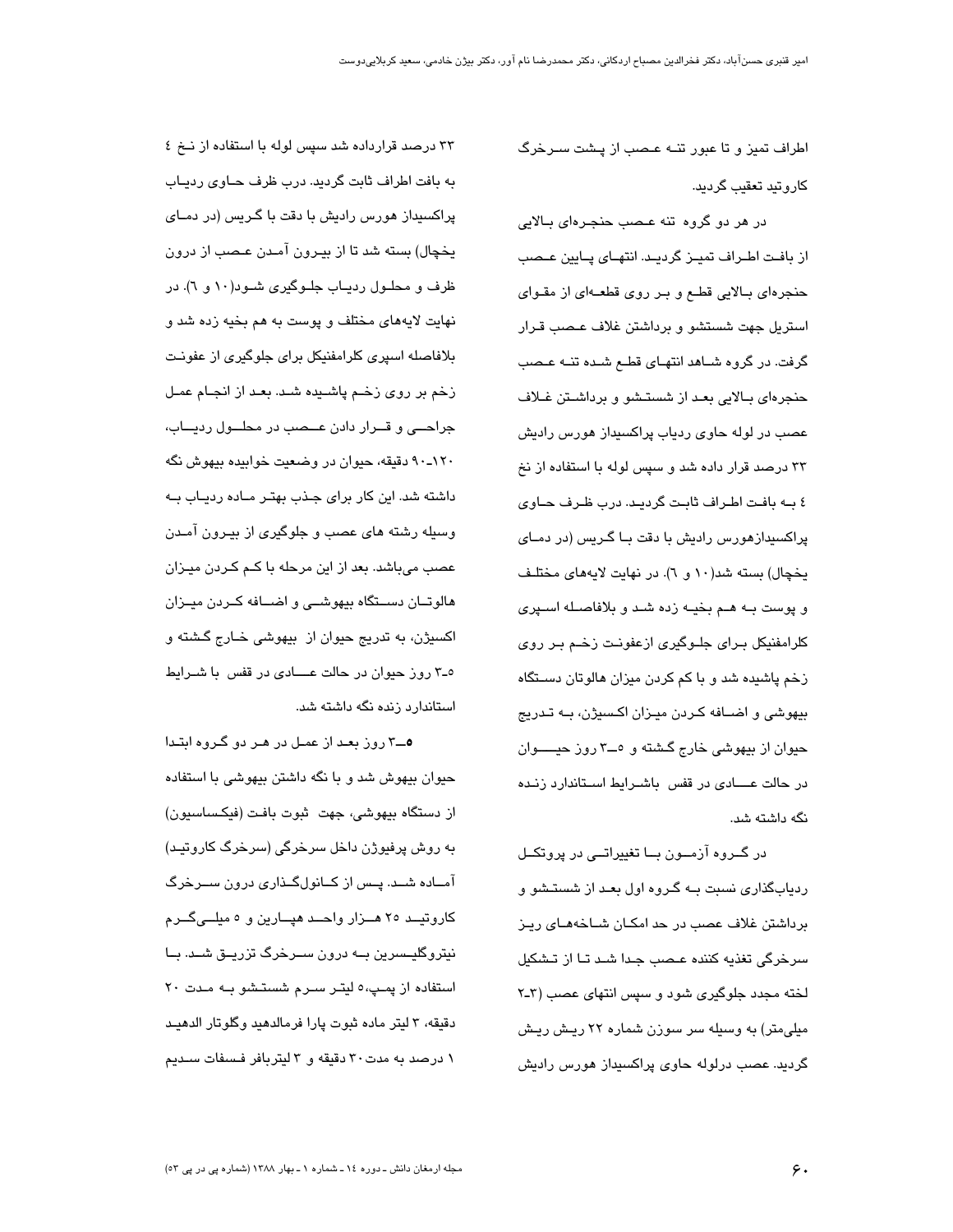همراه با ۱۰ درصد سوکرز به مدت ۳۰ دقیقه از طریـق کانول درون سـرخرگـهـای کاروتیـد بــه درون بافـت مغــز، ســر و صــورت حيــوان فرســتاده شــد و از راه کـانول درون سـڀاهرگـهــای جوگولارخــارجی خــارج گردید. پس از برداشتن پل و بـصل|لنخــاع بــه مـدت ۳ ساعت به درون ماده ثبوت غوطـهور گردیـد و بعـد از آن به مدت ۳ ساعت در بافر فسفات سدیم همـراه بـا سوکرز ۱۰ درصد نگهداری و به دنبال آن بافت جهت تهيه برش به وسـيله ميكروتـوم انجمـادى بـه قطعـات كوچكتر تقسيم گرديد.

یس از تهیه برشهای کرونال ٥٠ میکرومتری از بافت مغــز و چــسباندن روی لام آغــشته بــه مــواد چـسبنده بـرش۵ــا درون بــافر فـسفات بــا ســوکرز ۱۰ درصد جمــع آوری و بــه مــدت ۳ـــ۲ ســاعت نگهــداری گردید، سپس برای واکنش هیستوشیمیایی آماده شد.

برای واکنش هیستوشیمیایی، برشهای هر دو گـروه در محلـول دیآمینوبنزیـدین بـر اســاس روش مــسىولام و گوناتـــاس<sup>(۱)</sup>(۱۹۷۹) قــرار داده شـــد(۱۱). برشها پس از واکنش هیستوشیمی جهت رنـگ زمینـه با تیونی*ن ر*نگآمیز*ی* شد.

لامهـا بـا اسـتفاده از میکروســکوپ نـوری زایس استاندارد ۲۰ آلمان بررسی شدند. مقـاطع تهیـه شـده از هــر نمونــه ۲۰ مقطـع بــوده و در هــر مقطــع سلول،های حاوی پراکسیداز هورس رادیـش شــمارش شد. با استفاده از دوربین دیجیتال کانن جی ۵ ژاپن از سلولهای نشاندار شده با ردیاب پراکسیداز هـورس رادیش عکس گرفته شد.

دادههـــای جمـــعآوری شـــده بـــا اســـتفاده از نرمافـزار SPSS <sup>(۲)</sup> و آزمـون آمـاری تـی<sup>(۳)</sup> تجزیــه و تحليل شدند. <sup>.</sup>

# يافتهها

سلولهای بافت عصبی کاملاً واضــح بــا رنــگ آبی و هسته تیرهتر مشاهده گردید. ردیاب پراکـسیداز هــورس راديــش در اثــر تركيــب بــا مــاده رنگـــم، دیآمینوبنزیدین به صورت دانههـای قهـوهای در زیـر میکروسکوپ نوری مشاهده شد. این دانههــا در درون سيتوپلاســم ســلولى در اطــراف هــسته بــه صــورت پراکنده و گاهی نیز بــه دلیـل میــزان زیــاد پراکـسـیداز هورس راديش موجود در سيلول، سيتوپلاسيم سيلول رنگی قهوهای تا تیره مشاهده شد. در اکثر ســلولهــای نشان،دار، پراکسیداز هورس رادیش در اطـراف هـسته مشاهده گردید. ازگلبولهای قرمز موجـود در مقــاطع به دلیل داشــتن پراکـسیداز داخـل ســلولی و توانــایی واکـنش بـا دیآمینوبنزیـدین، جهـت ارزیــابی واکـنش هيــستوشيمي و صـــحت واكــنش بــا دىآمينوبنزيــدين استفاده شد. در مقـاطع تهيــه شــده ميــزان پراكـسـيداز هورس رادیش مشاهده شده متفـاوت بـوده اسـت. در بررسی انتخابی ۲۰ مقطع تهیه شده از هر نمونه جایگاه این سلولهای حـاوی پراکـسیداز هــورس رادیـش در برشها با فاصله ۶ ـ ۵ میلی متـــری بـالای سـری در ۱۸ـــ۱۶ مقطـــــــع ۵۰ میکرومتـــری مـــشاهده گردیـــد. ســـلول۱هــــای نــــشاندار شــــده در مقـــاطع گـــروه

 $\overline{a}$ 

<sup>1-</sup>Mesulam & Gonatac

<sup>2-</sup>Statistical Package for Social Sciences 3-T-Test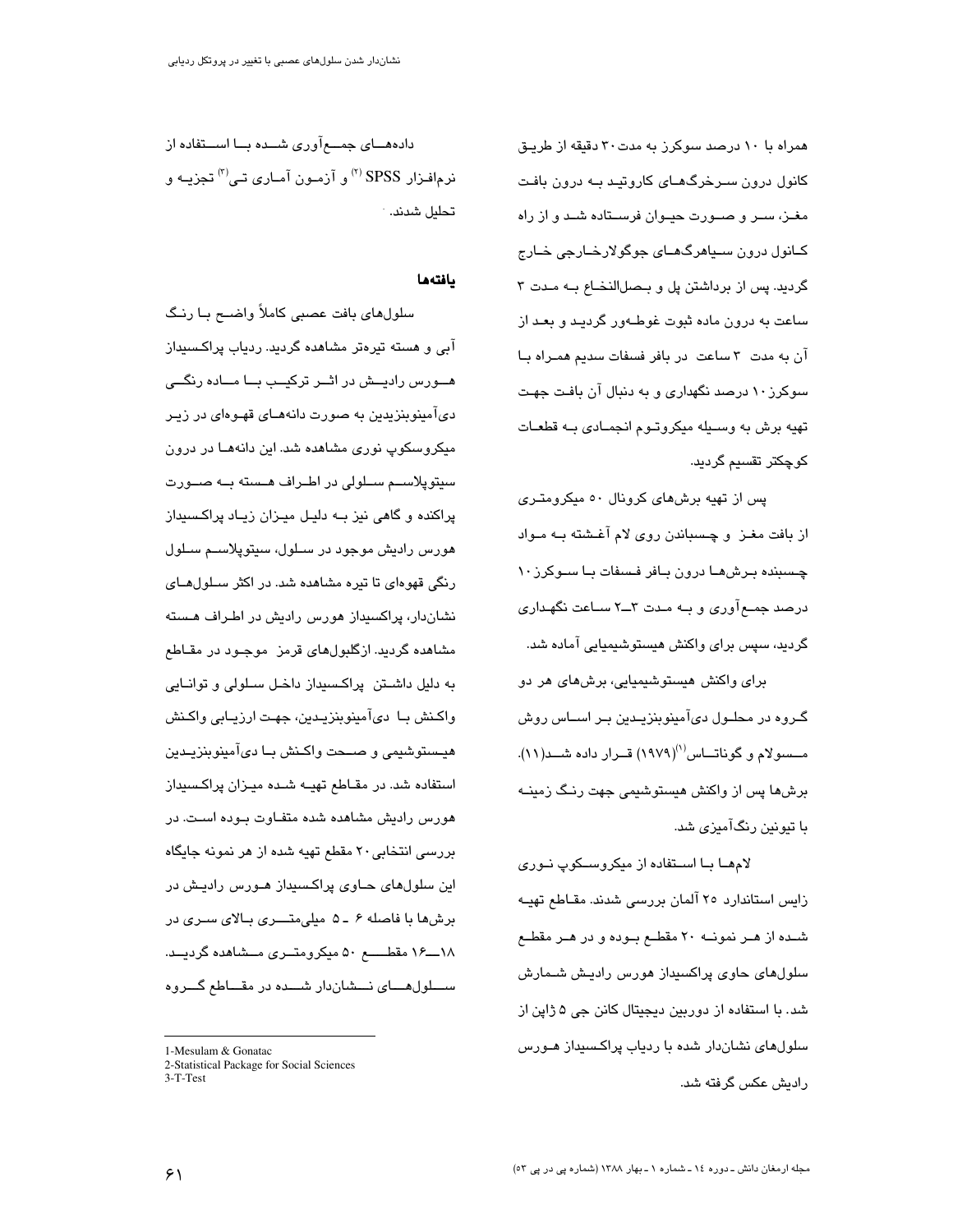شاهد ٤ـ٢سلول در هر مقــطع و متوسـط سـلول هـاى نشاندار شده ۳ سلول مشاهده شد(تصویر ۱). در گروه آزمون ۸ ـــ ٤ سـلول در هـر مقطـع و متوسـط سلولهای نشان دار شده به وسیله ردیاب ۶ سلول در هر مقــطع وجود داشت که تفاوت آمــاری معنــی،داری نــسبت بــه گــروه شـــاهد دارد(تــصویر ۲)(۲-۰/۰۵). کيفيت مــاده رنگــي ديآمينوبنزيـدين و رســوب آن در بافتهای گروه آزمون نسبت بـه گـروه شـاهد بیـشتر بسوده و مسشاهده سسلول حساوی مساده رنگسی دي|مينوينزيدين آسان;تر مے باشد(تصوير ٢).



تصویر ۱: سلولهای نشان دار شده با پراکسیداز هورس رادیش در مقاطع گروه شاهد درواکنش با دی آمینو بنزیدین (رنگآمیزی زمینه با تیونین، بزرگنمایی ۴۰۰ میکروسکوپ نوری)



تصویر۲: سلولهای نشاندار شده با پراکسیدازهورس رادیش در مقاطع گروه آزمون در واکنش با دی آمینو بنزیدین (رنگآمیزی زمینه با تیونین، بزرگنمایی ۴۰۰ میکروسکوپ نوری)

# بحث و نتیجهگیری

در روش رديــابى رعايــت عوامــل دخيــل در مطالعه موجب کـاهش در تخریـب آنزیمـی و افـزایش حساسیت مطالعه خواهد شـد. از ایـن عوامـل بـه نـوع ماده ردیاب، نحوه به کار بردن ماده ردیاب را میتوان نام برد. نوع ماده ردیاب به مطالعه مورد نظر بستگی دارد(۱). هــدف از مطالعــه حاضـــر مقايــسه ميــزان نشاندار شدن سلولهای عصبی با تغییـر در پروتکـل ردیــابی بــر روی عــصب حنجــرهای بــالایی در ســگ مى باشد.

پراکسیداز هورس رادیش به دلیل عبور کم آن از ارتباطــات نــورونی در مغــز، تجمــع آن در جــسم سلولی، امکان افزایش تجمع ردیاب در هسته مرتبط با عـصب و اسـتفاده گـسترده در مطالعــهمـای ردیــابی موجب گردید تا در این مطالعــه از همــین نــوع ردیــاب استقاده گردد. انتخاب این ماده ردیاب علاوه بر مزاياي فوق در روش مطالعه به شيوه قطع عصب نيـز اسـتفاده گـسترده دارد. بـر اسـاس مطالعــه چرنیکـی وهمکاران (۱۹۸۳) این ردیاب در مغز کمتر از ارتباطات نوروني عبور مي كند(۶). والج و همــــــكاران (١٩٨٣)، هنری و همـــکاران<sup>(۱)</sup> (۱۹۹۸) نشان دادند که در روش قطع عصب امكان رديابي وتعيين هسسته مرتبط با عـــصب بيـــشـتر مــــىباشـــد(١٢ و ١٠). تـــسنگ و همکــاران<sup>(۲)</sup>(۲۰۰۱) بــرای یــافتن شــاخه ارتبــاطی در

<sup>1-</sup>Henry et al 2-Tseng et al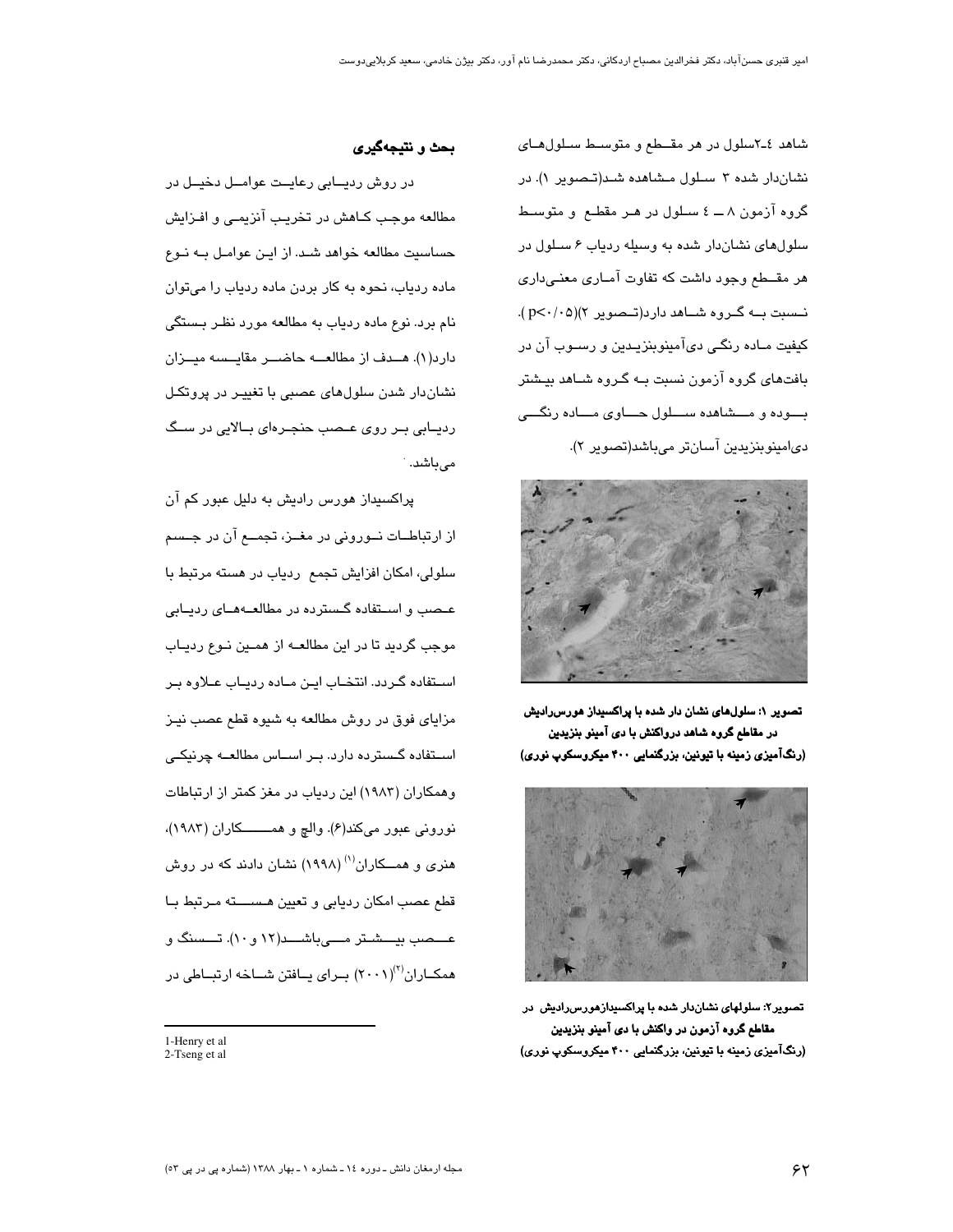مطالعه خود از روش تزریق استفاده کردهانـد(۱۳). در مطالعــه کویامــا (۲۰۰۵) نیــز بــا اســتفاده از خاصــیت ردیاب پراکسیداز هورس رادیش در حرکت پس رو و پیش رو جایگاه هستههای عصب نهم و دهم را با قطع انتهای عصب مشخص نمودند(۸). در این مطالعــه نیـز از روش قطع عصب استفاده گردید تا همه رشـتههـای عصب امکان جذب ردیـاب را داشـته و باعـث افـزایش حساسيت مطالعه گردد.

از دیگیر عوامیل دخییل در مطالعیات ردیبایی می توان بـه زمـان قـرار دادن عـصب در مـاده ردیـاب اشاره کرد. در روش قطع عصب، انتهای عصب بعـد از ۲۰ دقیقــه شــروع بــه جمــع شــدن کــرده و در فاصــله زمانی کمی بسته مےشـود و امکـان جـذب ردیـاب بـا گذشت زمان کمتر میگردد. در این مطالعــه عــلاوه بــر رعایت پروتکلهای پیشین ریش ریش کـردن عـصب باعث ازدياد سطح جذب و افزايش جـذب مـاده رديـاب در زمان طلایـی مـیگـردد. در مطالعــه حاضـر تعـداد سلولهای مشاهده شده حـاوی ردیـاب در گـروه دوم به طور متوسط ۶ـ۳ سلول بوده است و اين سلول های نشان دار شده به وسيله ردياب در مقاطع بصل النخاع يک طرفه مشاهده شد. اين يافته با مطالعه والع و همکاران (۱۹۸۳) از نظـر تعـداد سـلول حـاوی ردیـاب (۲-۵ سلول در هر برش) و مطالعه چرنیکی و همکاران (١٩٨٣) ٣-٣ سلول قابل مقايسه مى باشد. افزايش تعداد سلولهای حاوی ردیاب در این مطالعه میتواند ناشـی از افزایش سطح جذب به علت ریش ریش کردن انتهـای عصب باشد. جدا کـردن شـاخه شـریانی ریـز همـرا ه

عصب و بیهوش نگـه داشـتن حیـوان در زیـر ماشـین بیهوشی بعد از ردیابگذاری و عدم تحرک میتواند از دیگر عوامل دخیل پاشد.

در مجموع میتوان چنین نتیجهگیری نمود کـه حساسیت روش ردیابی به حدی است که در صــورتی انتهای عصب با خون لخته بسته شـود، امکـان جـذب ردیاب به وسیله عصب کم مـیشـود و انجـام مطالعــه امکانپذیر نیست. زمان قطع و شستشوی عصب نباید بیشتر از ۲۰ دقیقـه باشـد، زیـرا در ایـن مـدت غـشاء سلولی رشتههای قطع شده عـصب شـروع بـه جمـع شدن نموده، مانع جذب ردياب خواهد شد جـدا كـردن شاخه شرياني همراه عصب و افزايش سطح جذب با ریش ریش کردن انتهای عصب و بیحرکتـی در هنگـام قـرار دادن عـصب در ردیــاب موجـب افـزایش جـذب میزان ماده ردیاب و افزایش مـشاهده ردیـاب گردیـده است. نتــایج ایــن مطالعــه مــیتوانــد راهگـشایی بــرای افزایش حساسیت مطالعههای آینده ردیابی باشد .

در پایان پیشنهاد مےشود که اینگونه مطالعهها با گروههای بیشتری انجام پذیرد و همچنـین مطالعه بر روی اعصابی که هسته گسترده ندارنـد نیـز انجام گردد.

# تقدير و تشكر

از اساتید و پرسنل محترم گروه علوم تشریح و پرسنل گروه پاتولوژی دانشگاه علوم پزشکی شیراز که در انجام این پـژوهش نهایـت همکـاری را داشـتند، تقدیر و تشکر به عمل میآید.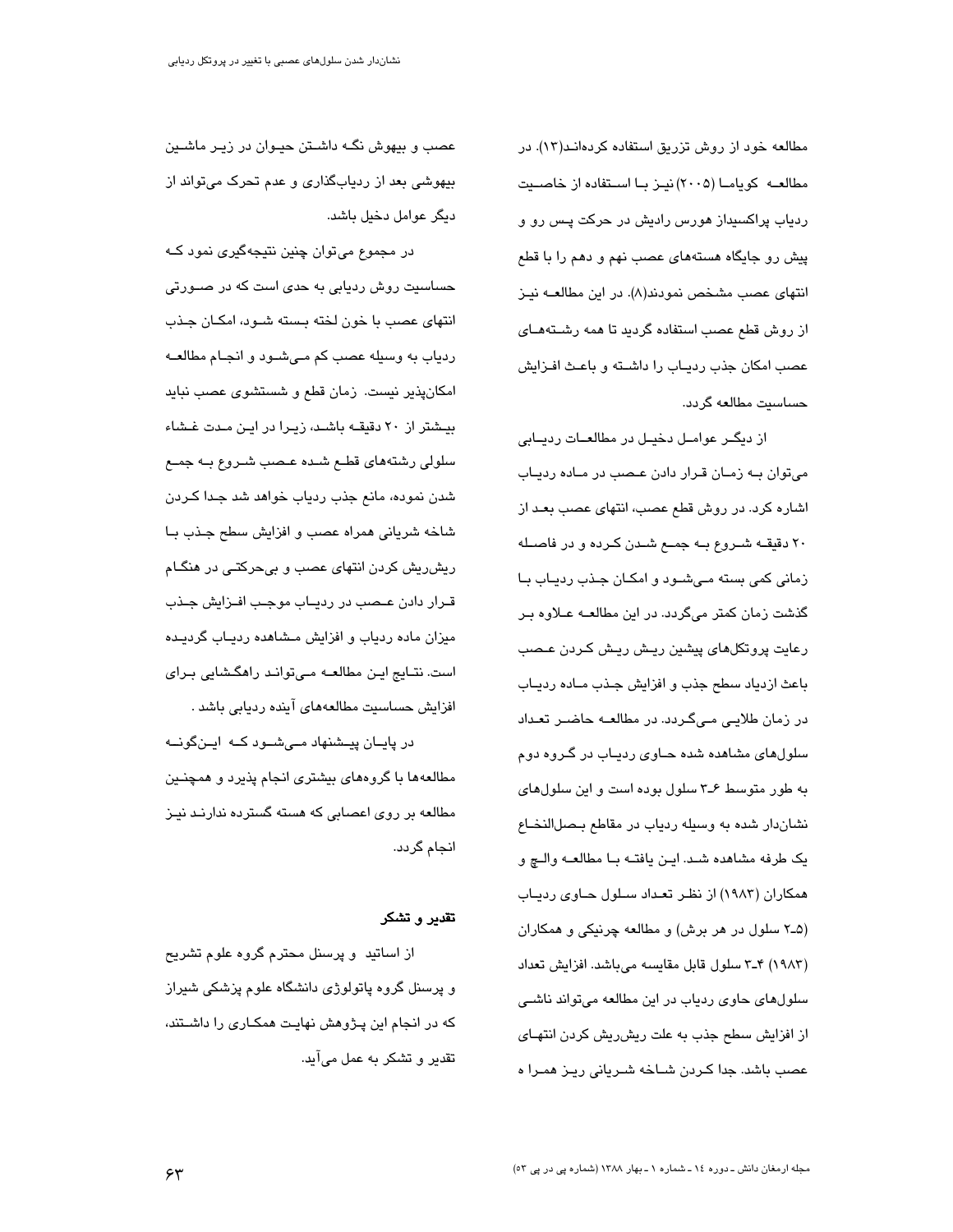# **Comparison of Marking Changes in Neural Cells Detection Protocol on Superior Laryngeal Nerve in Dogs**

# **ABESTRACT**

**Introduction & Objective:** Neuron tracing is a novel method that is used for detecting communications between cells, tracing nervous pathways, and recognizing the nuclei relating to different pathways. One of the most common tracing methods is putting cutting end of nerve inside the tracer solution. This method is so sensitive that improper insertion of the nerve inside a solution or histological preparation, would lead not to observing the tracers. We evaluated methods for observing tracers.

**Material & Methods**: 10 adult dogs were assigned into two groups. In the first group, the superior laryngeal nerve was cut and its proximal end, after washing and des-heating, was put inside the horse radish peroxidase (HRP) solution. In the second group, after washing the proximal cutting end of superior laryngeal nerve, we separated tiny vessels supplying the nerve to prevent hemorrhage. Then, by using the needle (gauge 22), 2-3 distal end of nerve sheath was precisely removed and nerve fibers were separated and kept inside the HRP solution. In both groups, nerve end was kept inside the HRP solution for 2 hours. Three to five days later, after perfusion and fixation their head and neck, their pons, medulla oblongata, three upper spinal segments and vagal ganglions were removed, sectioned and prepared histochemically and stained with thionin.

**Results:** The number of labeled cells in the first group was less (2-4 cells per section) than the second group (4-8 cells). This difference was statistically significant  $(P < 0.05)$ .

**Conclusion:** This study showed that separating nerve fibers and fixation of nerve end inside the solution increased the absorption of tracer.

**Ghanbari Hassanabad A\* , Mesbah Ardekani SF\*\* , Namavar MR\*\*\* , Khademi B\*\*\*\*** Khademi Bື້,<br>Karbalaydoust S<sup>\*\*\*\*</sup>.

**\***MSc in Anatomical Sciences, Department of Anatomy , Faculty of Medicine, Yasuj University of Medical Sciences, Yasuj, Iran

Associate Professor of Anatomical Sciences, Department of Anatomy, Faculty of Medicine, Shiraz University of Medical Sciences, Shiraz, Iran

**Assistant Professor of Anatomical** Sciences, Department of Anatomy, Faculty of Medicine, Shiraz University of Medical Sciences, Shiraz, Iran

Associate Professor of ENT,<br>artment of ENT, Faculty of Department of ENT,<br>Medicine. Shiraz l Shiraz University of Medical Sciences, Shiraz, Iran

**MSc** in Anatomical Sciences, Department of Anatomy, Faculty of Medicine, Shiraz University of Medical Sciences, Shiraz, Iran

 **KEYWORDS: Horse radish peroxidase, laryngeal nerve, dog**

Received:28/01/2009 Accepted:11/05/2009

**Corresponding Author: Rezaie M Email**: **md\_rezaie@yahoo.co.uk**